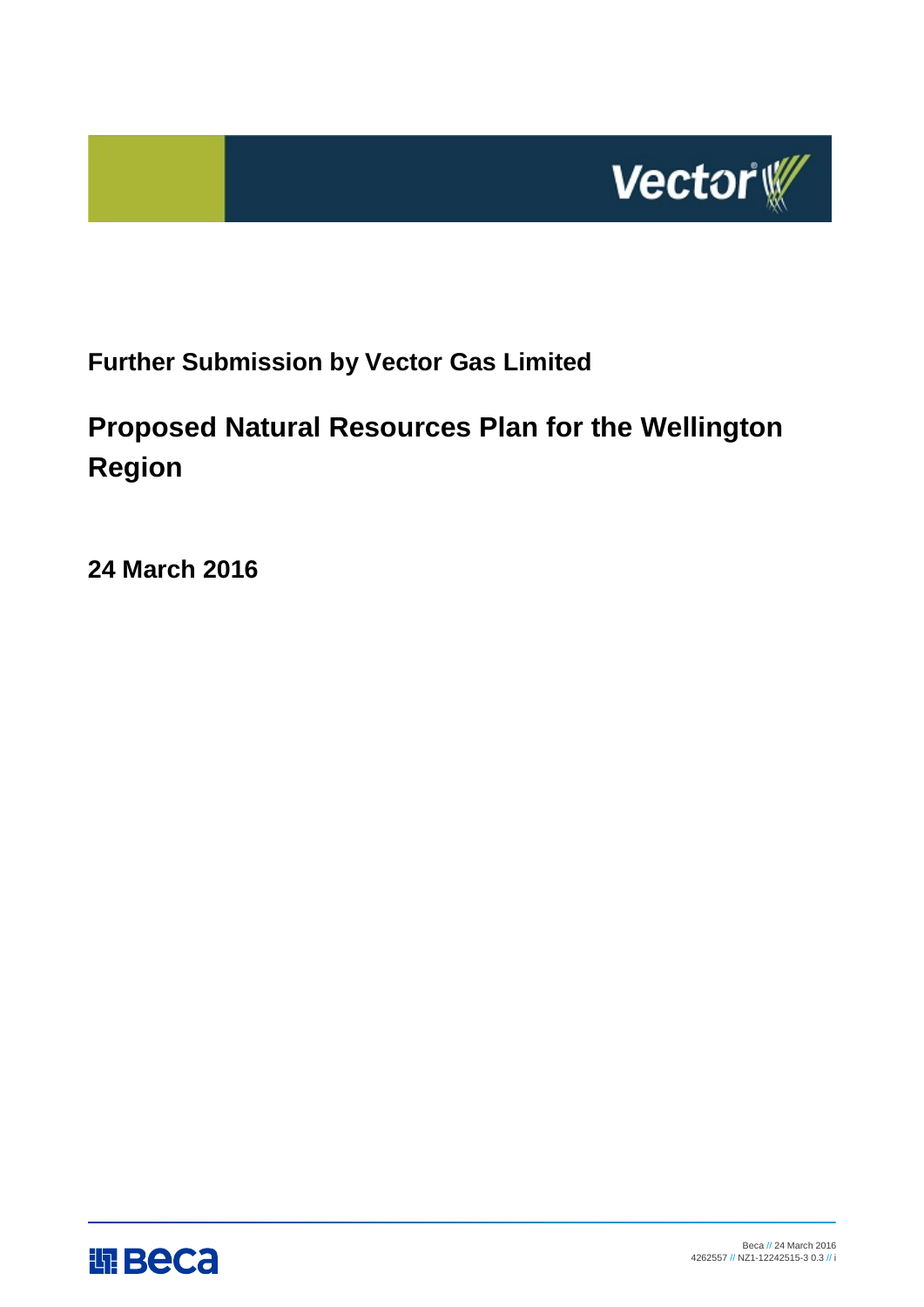## Further Submission on the Proposed Natural Resources Plan for the Wellington Region under Clause [8](http://www.legislation.govt.nz/regulation/public/2003/0153/latest/link.aspx?id=DLM241221) of Schedule 1, Resource Management Act 1991

| То                 | Greater Wellington Regional Council (Council) |
|--------------------|-----------------------------------------------|
| Name of submitter: | Vector Gas Limited (Vector)                   |

Vector is making this further submission in accordance with Clause [8](http://www.legislation.govt.nz/regulation/public/2003/0153/latest/link.aspx?id=DLM241221) of Schedule 1, Resource Management Act 1991.

Vector has an interest in the Proposed Natural Resources Plan ('Proposed Plan') that is greater than the interest the general public has for reasons including the following:

- Vector has an interest as a landowner and occupier in respect of existing and future infrastructure which is potentially affected (directly or indirectly) by the relevant submissions; and/or
- Vector made an original submission on matters raised or affected by those submissions.

Vector's opposition to or support for a particular submission, including the reasons for that support or opposition and the relief sought, are identified in the detailed table included in Schedule 1 (attached).

Vector wishes to be heard in support of its further submission.

Due to the specific interests of Vector it will not consider presenting a joint case with others at a hearing.

| Address for service of submitter: | c/- Beca Limited<br>PO Box 264, Taranaki Mail Centre<br>New Plymouth 4340 |
|-----------------------------------|---------------------------------------------------------------------------|
| Mobile:                           | +64 27 463 3031                                                           |
| Email:                            | Hywel.Edwards@beca.com                                                    |
| <b>Contact person:</b>            | Hywel Edwards, Associate - Planning                                       |

…………………………………………………………

**Signature of the person authorised to sign on behalf of Vector Gas Limited**

**Date:** 24 March 2016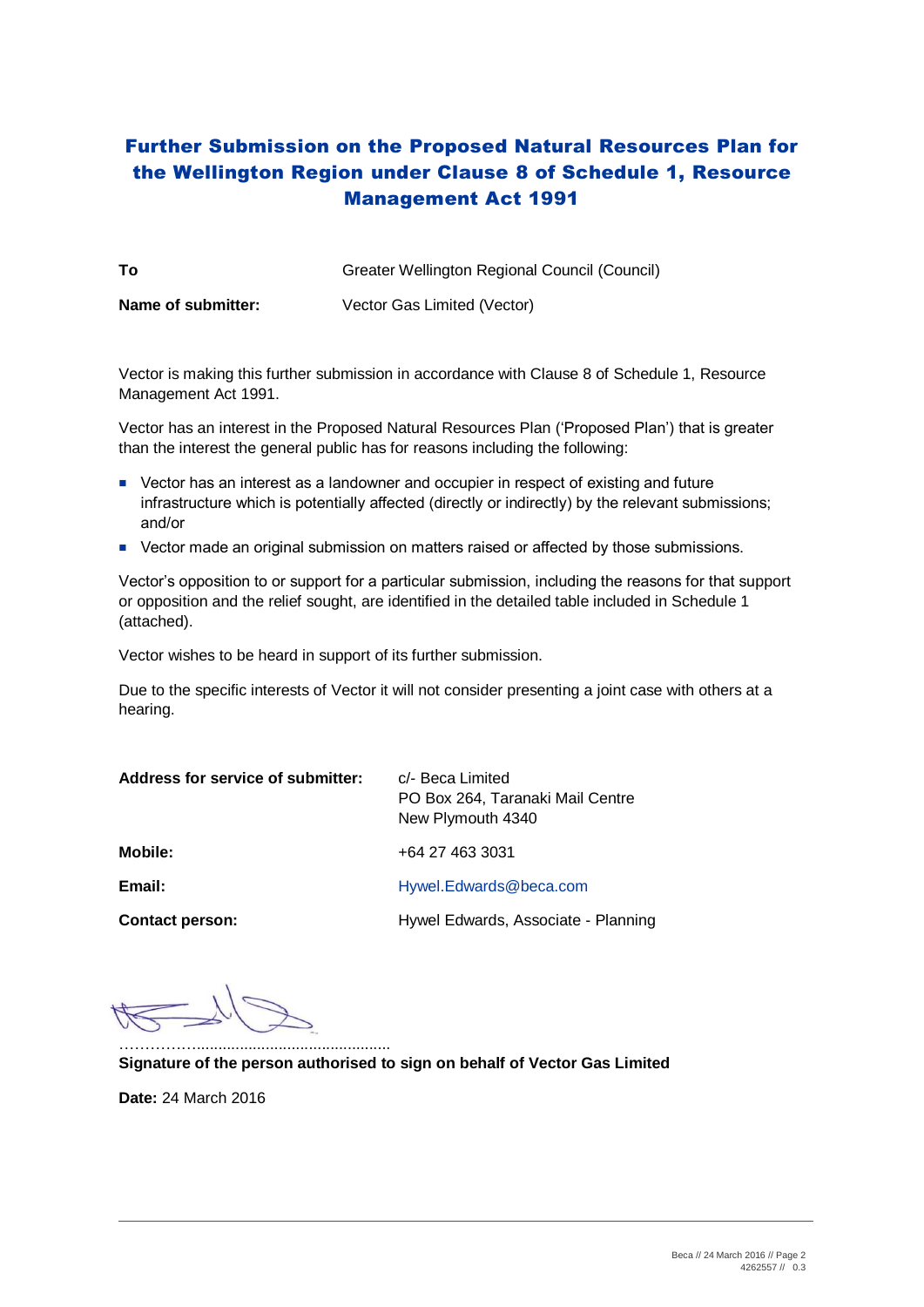|  | <b>Schedule One: Further Submission by Vector Gas Ltd</b> |  |  |
|--|-----------------------------------------------------------|--|--|
|  |                                                           |  |  |

| <b>Number</b>      | <b>Provision Provision</b>                                                                                             | <b>Submitter Name and</b><br><b>Submission Point</b>           | <b>Submission Summary</b>                                                                                                                                                                                                                                                                                                                                                                                                                                                                                                                                                                | <b>Support/</b><br><b>Oppose</b> | <b>Reason</b>                                                                                                                                                                                                                                                 | <b>Allow/Disallow</b> |
|--------------------|------------------------------------------------------------------------------------------------------------------------|----------------------------------------------------------------|------------------------------------------------------------------------------------------------------------------------------------------------------------------------------------------------------------------------------------------------------------------------------------------------------------------------------------------------------------------------------------------------------------------------------------------------------------------------------------------------------------------------------------------------------------------------------------------|----------------------------------|---------------------------------------------------------------------------------------------------------------------------------------------------------------------------------------------------------------------------------------------------------------|-----------------------|
| <b>Definitions</b> |                                                                                                                        |                                                                |                                                                                                                                                                                                                                                                                                                                                                                                                                                                                                                                                                                          |                                  |                                                                                                                                                                                                                                                               |                       |
| 17.00              | 2.2 Definitions                                                                                                        | <b>Wellington Electricity Lines</b><br>Limited                 | Add a new definition for 'Maintenance' as follows:<br>"Maintenance means the replacement, repair or renewal of                                                                                                                                                                                                                                                                                                                                                                                                                                                                           | Support                          | The proposed definition will provide clarity to plan users (for rule<br>interpretation) as to what 'maintenance' provides for and is limited to.                                                                                                              | <b>Allow</b>          |
|                    |                                                                                                                        | S126/011                                                       | existing infrastructure and where the effects of that utility remain<br>the same or similar in character, intensity and scale."                                                                                                                                                                                                                                                                                                                                                                                                                                                          |                                  |                                                                                                                                                                                                                                                               |                       |
| 189.00             | Definition - upgrade                                                                                                   | <b>Wellington Electricity Lines</b><br>Limited<br>S126/008     | Retain the definition of 'upgrade'.                                                                                                                                                                                                                                                                                                                                                                                                                                                                                                                                                      | Support                          | The proposed definition is appropriate to provide clarity to plan users (for rule<br>interpretation) as to what 'upgrade' provides for and is limited to.                                                                                                     | <b>Allow</b>          |
| 261.00             | Objective 56:                                                                                                          | KiwiRail Holdings Ltd                                          | Amend Objective O56                                                                                                                                                                                                                                                                                                                                                                                                                                                                                                                                                                      | Support                          | The submission recognises that some uses, notably regionally singificant,                                                                                                                                                                                     | <b>Allow</b>          |
|                    | New development in<br>the coastal marine area                                                                          | S140/027                                                       | New development in the coastal marine area is of a scale,<br>density and design that is compatible with its function and its<br>location in the coastal environment.                                                                                                                                                                                                                                                                                                                                                                                                                     |                                  | may have a functional need to be located in the coastal marine area.                                                                                                                                                                                          |                       |
| 264.10             | 4 Policies                                                                                                             | <b>Wellington City Council</b><br>S286/006                     | Remove the use of 'avoid' in the policies.<br>Vector believes the word can be applied in the policy framework, but it is<br>Support in<br>important to also acknowledge that remediation and mitigation also apply. In<br>part<br>addition, some development is restricted in terms of where it can locate and<br>that some development, such a regionally significant infrastructure, may<br>generate adverse effects but deliver significant positive effects to the region<br>and beyond. Only using the term 'avoid' is an extremely high threshold test in<br>a consenting context. |                                  | Allow in part                                                                                                                                                                                                                                                 |                       |
| 272.00             | Policy P8: Beneficial<br>activities                                                                                    | <b>CentrePort Limited</b><br>S121/043                          | Amend Policy P8 as follows:<br>The relief sought is appropriate to recognise that upgrading is also a<br>Support<br>beneficial activity.<br>h) maintenance, use <i>and upgrading</i> of existing structures in<br>the coastal marine area, natural wetlands and the beds of rivers<br>and lakes, and                                                                                                                                                                                                                                                                                     |                                  | <b>Allow</b>                                                                                                                                                                                                                                                  |                       |
| 277.00             | Policy P13: Existing<br>regionally significant<br>infrastructure and<br>renewable electricity<br>generation facilities | Royal Forest and Bird<br><b>Protection Society</b><br>S353/060 | Add the words, "provided the adverse effects are avoided<br>remedied".                                                                                                                                                                                                                                                                                                                                                                                                                                                                                                                   | Oppose                           | The policy relates to recognising the benefits of regionally singificant<br>infrastructure and renewable generation activities. Other policy provisions,<br>against which Policy 13 will be balanced, manage the effects generated by<br>that infrastructure. | <b>Disallow</b>       |
| 296.00             | Policy P32: Adverse<br>effects on aquatic<br>ecosystem health and<br>mahinga kai                                       | Fish and Game<br>S308/056                                      | Delete Policy 32 in its entirety                                                                                                                                                                                                                                                                                                                                                                                                                                                                                                                                                         | Oppose                           | Vector considers Policy 32 is appropriate, especially in the context of<br>regionally significant infrastructure which may generate adverse effects, but<br>which may deliver significant positive effects.                                                   | <b>Disallow</b>       |
| 366.00             | Policy 102:<br>Reclamation or<br>drainage of the beds of<br>lakes and rivers                                           | Fish and Game<br>S308/069                                      | Delete. Reclamation or drainage of the beds of rivers and lakes<br>should be prohibited                                                                                                                                                                                                                                                                                                                                                                                                                                                                                                  | Oppose                           | Applying a prohibited activity status to reclamation or drainage of the beds of<br>lakes and rivers is inappropriate and not consistent with effects based<br>planning.                                                                                       | <b>Disallow</b>       |
| 396.00             | Policy P132: Functional<br>need and efficient use                                                                      | Royal Forest and Bird<br><b>Protection Society</b><br>S353/126 | Add new provision (h)<br>adverse effects are managed in accordance with [new]<br>(h)<br>Policy 41A                                                                                                                                                                                                                                                                                                                                                                                                                                                                                       | Oppose                           | The policy relates functional need and efficient use. Other policy provisions,<br>against which Policy 132 will be balanced, manage the effects generated by<br>use and development.                                                                          | <b>Disallow</b>       |
| 519.00             | Wetlands general<br>conditions 5.5.2                                                                                   | Minister of Conservation<br>S75/143                            | Amend the conditions:<br>Wetland general conditions for activities in natural wetlands,<br>(including significant natural wetlands and outstanding natural<br>wetlands) are that:<br>(e) in any part of the natural wetland <i>identified as</i> inanga<br>spawning habitat identified in Schedule F4 (coastal sites) and                                                                                                                                                                                                                                                                | Oppose                           | Vector understands the inanga spawning period to occur between 1 March<br>and 31 May, inclusive of 'buffering' to avoid peak spawning periods.                                                                                                                | <b>Disallow</b>       |
|                    |                                                                                                                        |                                                                | Schedule F5 (coastal habitats), no bed disturbance, diversions<br>of water or sediment discharge shall occur between 1 January 4<br>March and 31 May, and                                                                                                                                                                                                                                                                                                                                                                                                                                |                                  |                                                                                                                                                                                                                                                               |                       |
| 528.00             | Beds of lakes and<br>rivers general<br>conditions 5.5.4                                                                | Minister of Conservation<br>S75/151                            | Amend the conditions:<br>(e) in any part of the river bed <i>identified as</i> inanga spawning<br>habitat identified in Schedule F4 (coastal sites) and Schedule F5<br>(coastal habitats), no bed disturbance, diversions of water or                                                                                                                                                                                                                                                                                                                                                    | Oppose                           | Vector understands the inanga spawning period to occur between 1 March<br>and 31 March, inclusive of 'buffering' to avoid peak spawning periods.                                                                                                              | <b>Disallow</b>       |